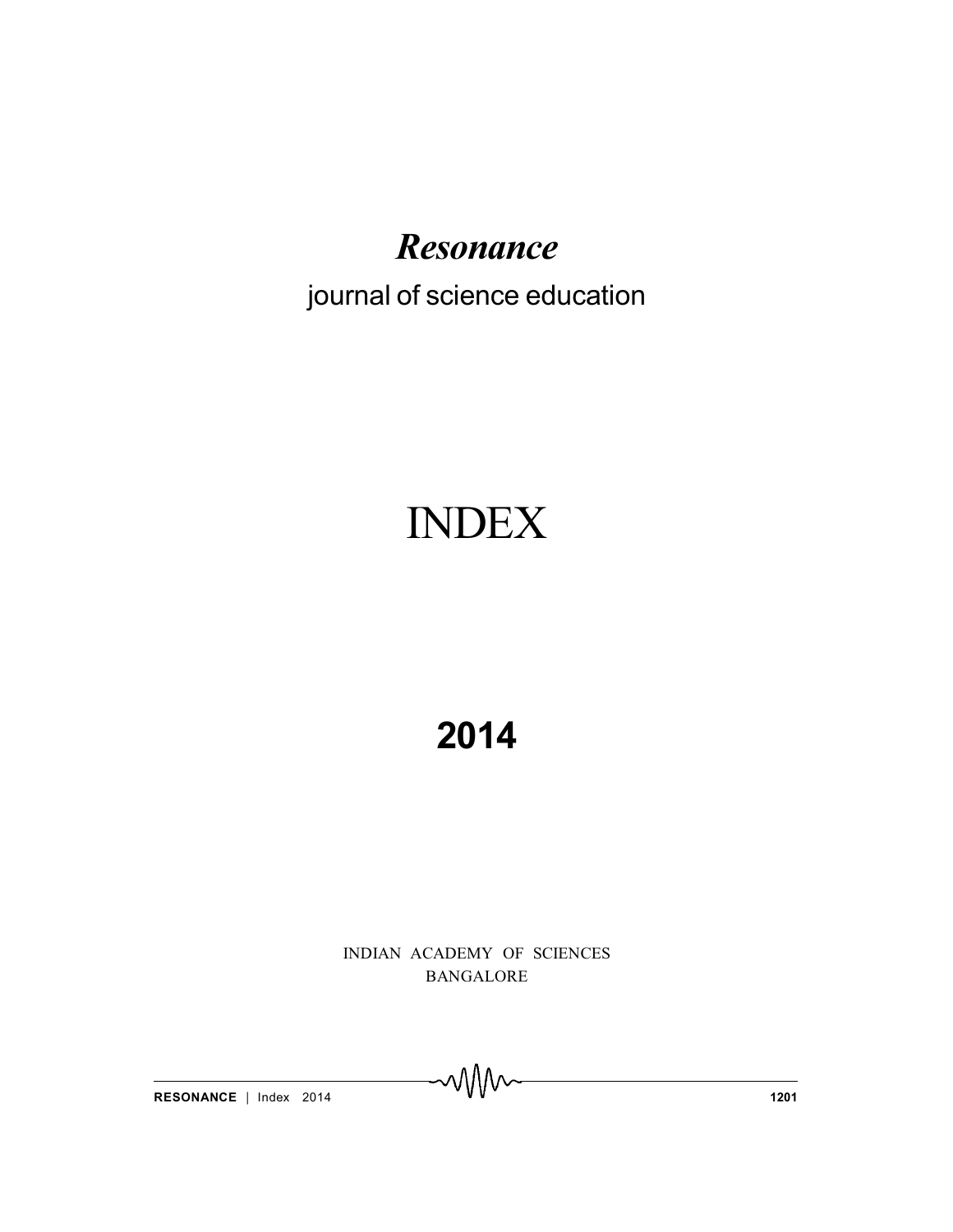#### **AUTHOR INDEX**

Abbas Syed  $(9)$  840 (CR) Arnold V I (9) 851 (CL) Arunan E (8) 704 (GA) Babu Setty Mallikarjuna (7) 593, (7) 641, (7) 645, (7) 649 (GA) Bast Felix (2) 149 (GA) Basu Jaydeep K (12) 1156 (GA) Bhanu K S (2) 190, (11) 1061 (TIO) Bharatam Prasad V (3) 259 (GA) Bhatt Pramod Chandra P (6) 549 (FA) Biswas Shyamal (1) 45 (GA) Bond Andrew D (12) 1087 (GA) Chakravortty Dipshikha (5) 478, (11) 1005 (BR) Chandrasekar Raman (3) 222 (GA) Chaturvedi S (1) 45 (GA) Chawla Sonam (6) 538 (GA) Chopra D (12) 1104 (GA) Craig Wayne G (7) 624 (GA)

 $D$ as Chandra (5) 446 (GA) Das Santanu (8) 764 (CL) Datta Ayan (2) 160 (GA) Datta-Roy Aniruddha (8) 753 (FA) Deb Sukanta (8) 713 (GA) Deshpande M N (2) 190, (11) 1061 (TIO) Dey D (12) 1104 (GA) Dutta Kishore (10) 936 (GA)

Ghosh Rajarshi (10) 958 (FA) Guha Ayan (1) 5, (2) 108, (3) 195, (4) 307, (5) 394, (6) 488, (7) 592, (8) 670, (9) 786, (10) 886, (11) 976 (SS) Guru Row T N (12) 1071 (AIB) Guttal Vishwesha (4) 368 (SA)

 $H$ aque Asrarul (6) 523 (GA) Herzberg Agnes M (11) 1038 (GA) Hussaini Syed R (9) 846 (CR)

Jain Manan (11) 1058 (CR) Jain Sudhir R (9) 797 (GA), (11) 1058 (CR) Jani Riddhi Atul (5) 421 (GA) Jankunas Justin (2) 116 (GA) Jose Deepthi (2) 160 (GA)

 $K$ ak Subhash (11) 1028 (GA) Karmakar Sharmistha (2) 160 (GA) Karnick Harish (3) 208 (GA) Kesavan S (2) 135 (GA)

| <b>Abbreviations</b> |  |                        |            |  |                      |
|----------------------|--|------------------------|------------|--|----------------------|
| <b>AIB</b>           |  | Article-in-a-Box       | GA         |  | General Article      |
| BR.                  |  | <b>Book Review</b>     | ΙA.        |  | Information $\&$     |
| CL                   |  | Classics               |            |  | Announcement         |
| CR                   |  | Classroom              | <b>PR</b>  |  | Personal Reflections |
| FA.                  |  | Feature Article        | RF         |  | Reflections          |
| FF                   |  | Face to Face           | <b>RN</b>  |  | <b>Research News</b> |
| FT.                  |  | <b>Flowering Trees</b> | SA.        |  | Series Article       |
|                      |  | (Inside Back Cover)    | <b>TIO</b> |  | Think-it-Over        |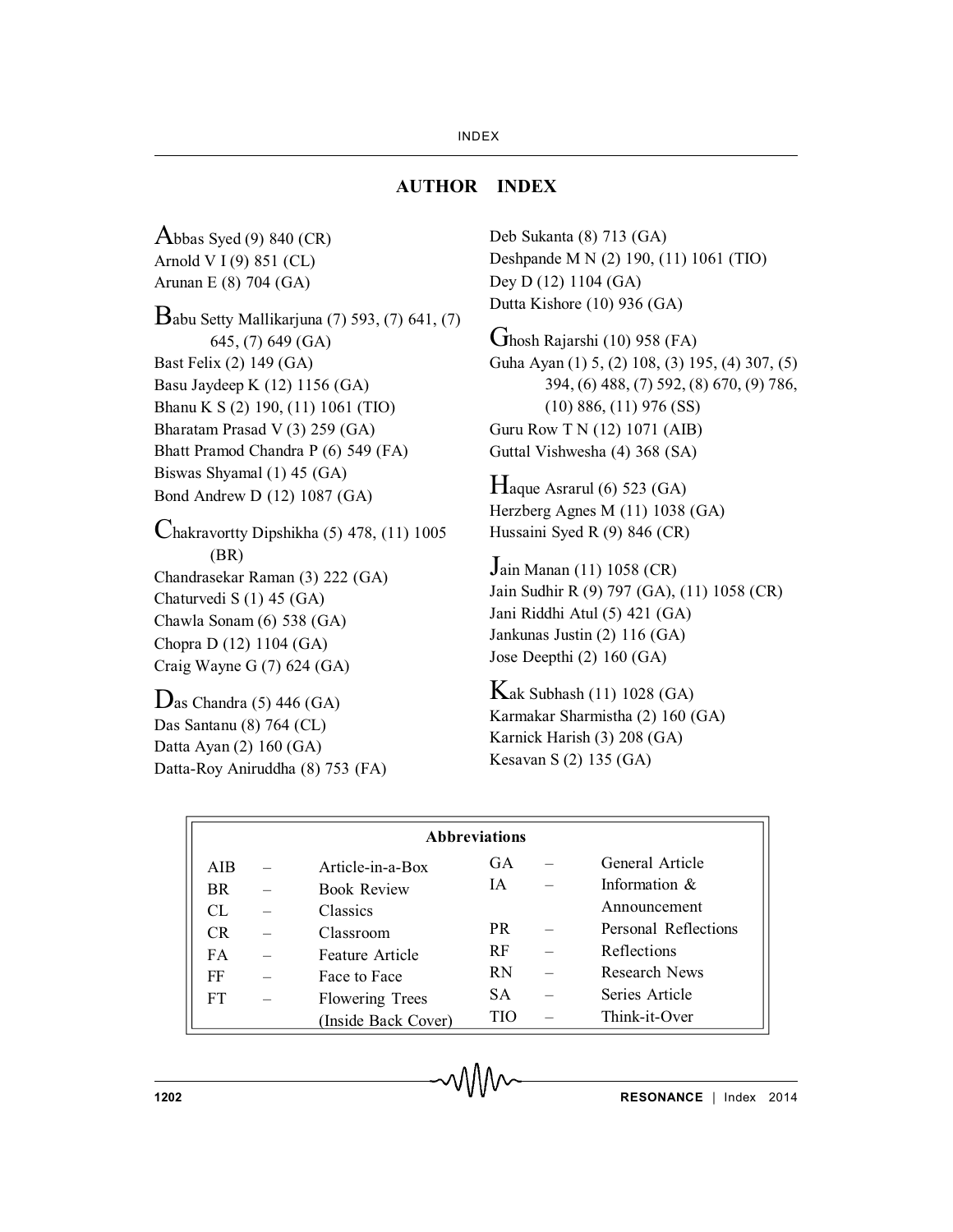Khare Pushpa (5) 406 (GA) Kumar N (8) 764 (CL)

Madan Shobha (4) 323 (GA) Mahadevan S (5) 395 (GA) Mampallil Dileep (2) 122 (GA) Mande Shekhar (12) 1077 (GA) Mani Devendra (5) 471 (FF) McCarthy John (3) 283 (CL) Meyers Anosha (9) 814 (GA) Mukherjee Sanjoy (11) 1017 (GA) Mukhopadhyay Aritra Kr (10) 900 (GA) Mukhopadhyay Utpal (6) 570 (RF) Mukunda N (1) 8 (GA) Murty Ram N (11) 1038 (GA)

Nagendrappa Gopalpur (6) 489 (GA) Natesh Ramanthan (12) 1175 (GA) Nayudamma Y (10) 961 (RF) Nikhil K L (2) 175 (SA) Nityananda Rajaram (1) 73, (9) 787 (GA), (9) 779 (AIB)

 $O_{\text{gilvie}}$  J F (9) 834 (GA)

Paranjape Kapil Hari (9) 862 (CL)

Raghavendra M K (4) 376 (CR) Rajaraman V (3) 198, (3) 242, (10) 917 (GA) Rajasekaran G (1) 18 (GA) Ramakrishna A V (8) 740 (GA) Ramasami T (10) 887 (GA) Ranganathan Subramania (7) 593, (7) 641, (7) 645, (7) 649 (GA), (7) 586 (AIB), (7) 654 (TIO) Rao Madhusudana J (8) 740 (GA) Rao Raghava J (10) 887 (GA) Ritavan (5) 466 (CR) Roy Amit (8) 684 (GA) Roy Dhiranjan (5) 446 (GA)

Samuel Joseph (1) 62 (GA) Sastry Srikanth (8) 671 (GA) Saxena Shweta (6) 538 (GA) Sen Kalidas (8) 671 (GA) Setty Subba Rao Gangi (5) 421 (GA) Sharma Vijay Kumar (2) 175 (SA) Shirali Shailesh A (4) 310, (11) 1000 (GA) Shivakumar Vinita (5) 478, (11) 1005 (BR) Srinivasan R (1) 82 (CL) Srivastava S M (11) 977 (GA), (11) 972 (AIB) Suguna K (12) 1093 (GA) Sury B (4) 303 (AIB) Swaminathan M S (2) 109 (GA)

Tatu Utpal  $(9)$  814  $(GA)$ Taxak Nikhil (3) 259 (GA) Thilagar Pakkirisamy (11) 1017 (GA) Thomas Sabu (9) 821 (GA)

Vaidyanathan Ramanathan (12) 1147 (GA) varma K K (11) 1047 (GA) Vaze Koustubh M (2) 175 (SA) Venkataraman V (4) 376 (CR) Venugopalan P (12) 1115 (GA) Vishveshwara Saraswathi (4) 347 (GA)

 $W$ illiams C W (8) 704 (GA)

Zare Richard N  $(2)$  116,  $(8)$  704  $(GA)$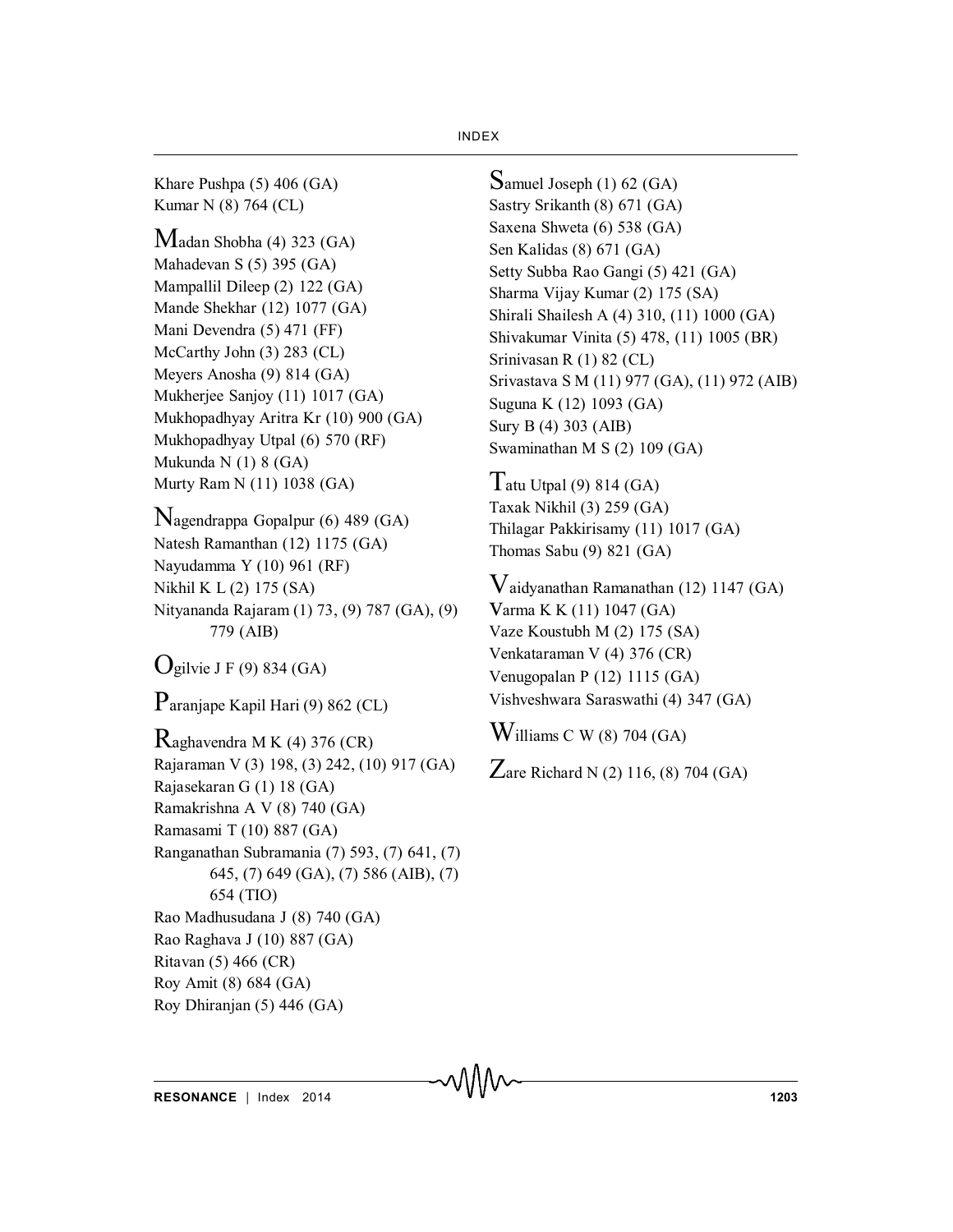#### **SUBJECT INDEX**

 $\lambda$ -calculus (3) 208 (GA) 1D classical lattice dynamics (8) 764 (CR) 1D transport momentum (8) 764 (CR) 2D vs. 3D scattering (2) 116 (GA) *Acacia mangium* Willd. (7) (FT) Acclimatization (6) 538 (GA) Accumulation points (11) 977 (GA) Acetylenes (6) 489 (GA) Action-at-a-distance (6) 523 (GA) Adaptation (2) 175 (SA) Adiabatic invariance (9) 797 (GA) Adiabatic invariant (11) 1058 (CR) Agar (2) 149 (GA) Algae (2) 149 (GA) Alizarin (6) 489 (GA) Analogy (4) 310 (GA) Analytic functions (4) 323 (GA) Aneesur Rahman (8) 671 (GA) Animal virus (9) 815 (GA) *Antidesma montanum* Blume (8) (FT) Apple computers (10) 917 (GA) Approximation (5) 466 (CR) Art of creation (7) 593 (GA) Artificial intelligence (3) 198, (3) 222 (GA) Bacteria (11) 1005 (GA) Bacterial community (11) 1005 (GA) Bacterial genetics (5) 395 (GA) Bacteriophage restriction (5) 395 (GA) Baeyer (6) 489 (GA) Banks (6) 549 (FA) Basel problem (4) 310 (GA) Benzene structure (6) 489 (GA) Best polynomial (5) 466 (CR) Beta decay (1) 18 (GA) Big bang theory (5) 406 (GA) Billiards (2) 116 (GA) Biofilm (11) 1005 (GA)

**SUBJECT INDEX** Biofuel (2) 149 (GA) Biogeography (8) 753 (FA) Bitcoin (6) 549 (FA) Blackbody radiation (11) 1058 (CR) Brain teasers (7) 654 (TIO) *Breynia vitis-idaea* (Burm.f.) (9) (FT) Calculus of variations (2) 135 (GA) Camphor (7) 593 (GA) Cancellative monoid (8) 740 (GA) *Canthium dicoccum* (Gaertn.) (11) (FT) Cantor set (11) 1000 (GA) Capacitance (4) 376 (CR) Capacitance meter (4) 376 (CR) Carrageenan (2) 149 (GA) Catalysis (11) 1017 (GA) Causality (6) 523 (GA) Caustics (9) 787 (GA) CCS (2) 149 (GA) Cephalosporin C (7) 649 (GA) Chain reaction (8) 684 (GA) Chair-like transition states (9) 846 (CR) Charge meter (4) 376 (CR) Chase-and-escape (10) 936 (GA) Chemical abundances (5) 406 (GA) Chemical crystallography (12) 1087 (GA) Chemical reactions (2) 161 (GA) Chemistry (3) 259 (GA) Chlorophyll (7) 645 (GA) Circadian resonance (2) 175 (SA) Cloud computing (3) 242 (GA) Cloud types (3) 242 (GA) CLRI (10) 887 (GA) CO<sub>2</sub> capture (12) 1147 (GA) Coastal ecology (2) 149 (GA) Cobyric acid (7) 624 (GA) Coffee stain effect (2) 123 (GA) *Colebrookea oppositifolia* J.E.Smith (10) (FT)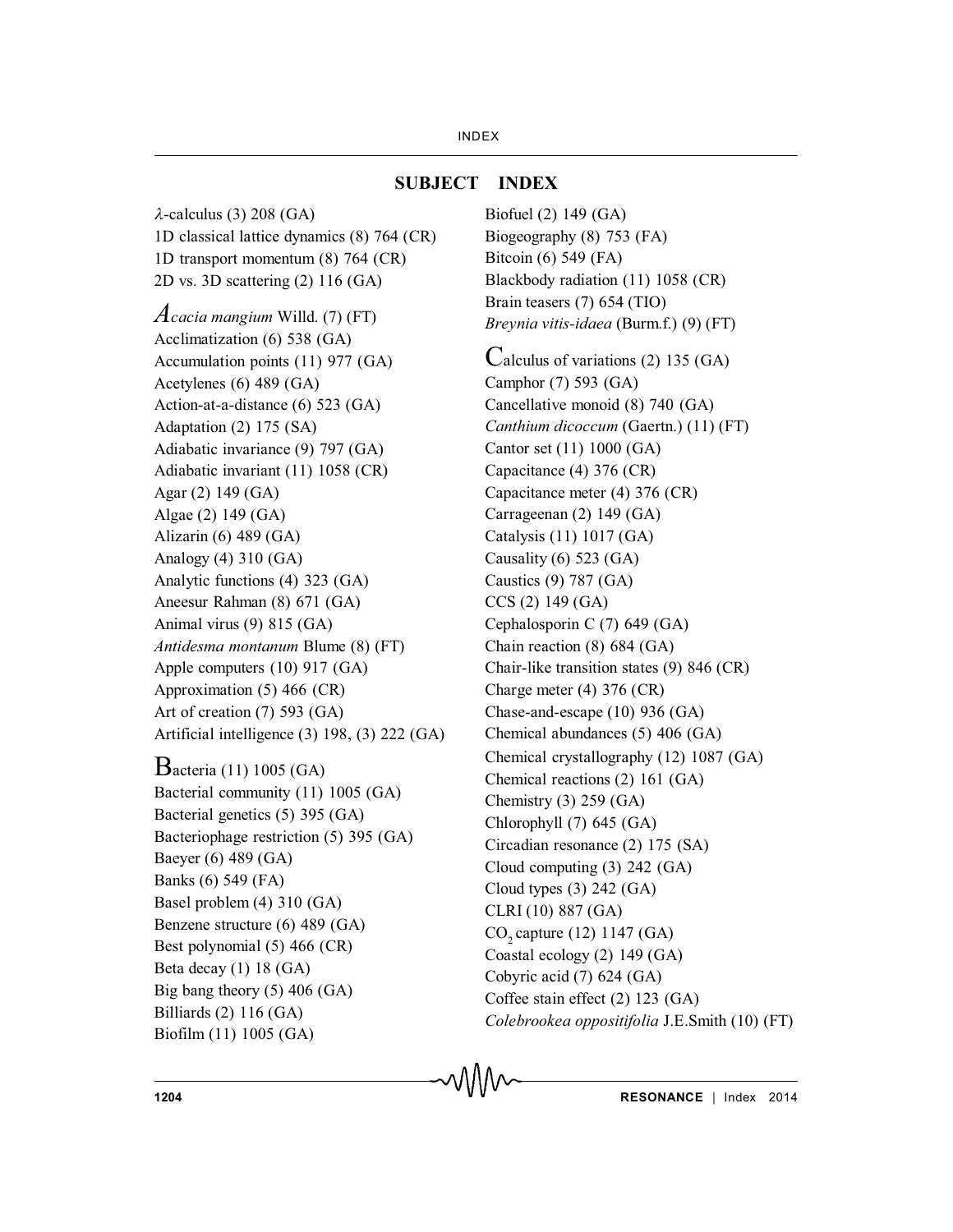Collagen (10) 887 (GA) Collective motion (10) 936 (GA) Connectivity (12) 1115 (GA) Commonsense knowledge (3) 198 (GA) Computer simulations (8) 671 (GA) Computing utility (3) 242 (GA) Concrete (8) 764 (CR) Configuration (12) 1115 (GA) Conformation (12) 1115 (GA) Conformational population (4) 347 (GA) Conservation (4) 368 (SA) Continuous (8) 764 (CR) Coordination complex (10) 958 (FA) Cosmic microwave background temperature (5) 406 (GA) Cryptocurrency (6) 549 (FA) Cryptography (11) 1028 (GA) Crystal packing (12) 1115 (GA) Crystals (12) 1077 (GA) Curved Arrhenius plots (2) 161 (GA) Cycle index (4) 338 (GA) CYP450 (3) 259 (GA)

 $D$ amping (9) 821 (GA) Dark matter (5) 406 (GA) DeepQA (3) 222 (GA) Derived sets (11) 977 (GA) Dielectric constant (4) 376 (CR) Differential cross-section (2) 116 (GA) Digital lifestyle products (10) 917 (GA) Dimension (11) 1000 (GA) Dimensional analysis (1) 73 (GA) Diophantine triple (2) 190, (11) 1061 (TIO) Dipole-dipole interactions (8) 704 (GA) Discrete (8) 764 (CR) Divergent series (5) 446 (GA) Drug metabolism (3) 259 (GA) Drying droplets (2) 123 (GA) DWGW gene (2) 109 (GA)

Dyes (6) 489 (GA)

 $E_{\text{cology}}$  (4) 368 (SA) Egyptian fractions (9) 840 (CR) Electrostatic experiment (4) 376 (CR) Electrostatic interactions (8) 704 (GA) Electroweak theory (1) 18 (GA) Electrowetting (2) 123 (GA) Emerging infection (9) 815 (GA) Euler (4) 310 (GA) EVAL (3) 208 (GA) Evolution (4) 368 (SA) Experimental evolution (2) 175 (SA) Extrapolation methods (5) 446 (GA)

 $F$ ermi (1) 18 (GA) Fermi–Dirac statistics (1) 8, (1) 45 (GA) Fermi estimate (1) 73 (GA) Fermi gas (1) 45 (GA) Fermi golden rule (1) 8 (GA) Fermi theory of beta decay (1) 8 (GA) Fermi transport (1) 8 (GA) Fiat money (6) 549 (FA) Fine structure constant (5) 406 (GA) Fission (8) 684 (GA) Fitness (2) 175 (SA) Fluctuation test (5) 395 (GA) Fold and cusp catastrophes (9) 787 (GA) Force fields (4) 347 (GA) Foundation for organic synthesis (7) 654 (TIO) Fractal (11) 1000 (GA) Fractal dimension (11) 1000 (GA) Functional language (3) 208 (GA) Futurology (10) 887 (GA)

Garbage collection (3) 208 (GA) Gas adsorption (12) 1147 (GA) Gas-trapping crystal (12) 1147 (GA) Geometric transport laws (1) 62 (GA) Glass transition (9) 821 (GA)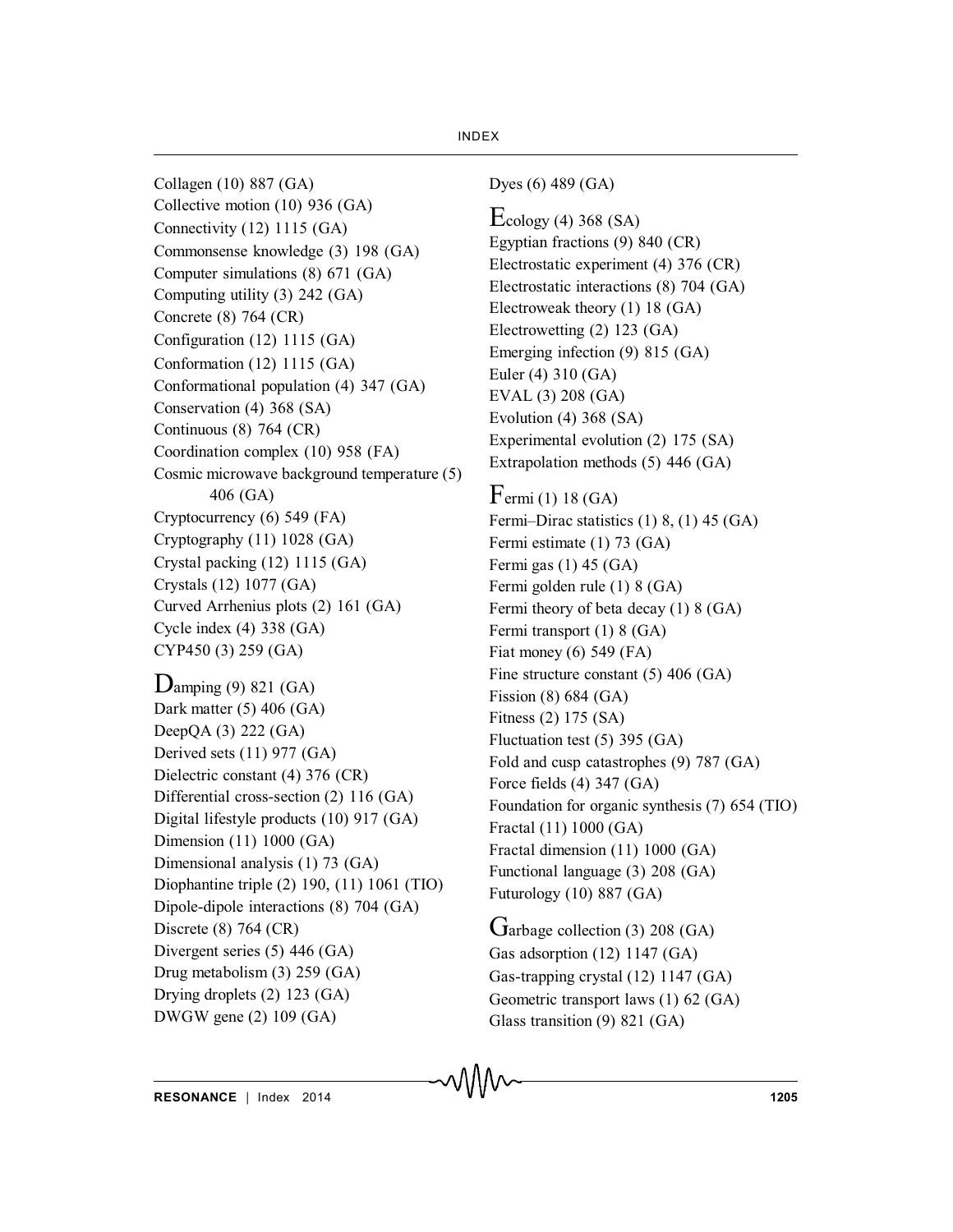Grafting (10) 887 (GA) Graphs (4) 338 (GA) Grazing incident (12) 1156 (GA) Grazing incident diffraction (12) 1156 (GA) Greedy Algorithm of Fibonacci (9) 840 (CR) Green revolution (2) 109 (GA) Group hunting (10) 936 (GA)  $H<sub>2</sub>$  activation (11) 1017 (GA) Hard-sphere collisions (2) 116 (GA) Harmonic oscillators (8) 713 (GA) Hausdorff-Besicovitch dimension (11) 1000  $(GA)$ Heuristic (4) 310 (GA) HIF-1á (6) 538 (GA) High altitude (6) 538 (GA) History of chemistry (7) 624 (GA) Hunting strategies (10) 936 (GA) Hybrid methods (12) 1175 (GA) Hydrogen bonding (8) 704 (GA) Hypobaric hypoxia (6) 538 (GA)  $BM (3) 222 (GA)$ Identical and indistinguishable particles (1) 45  $(GA)$ Image processing (12) 1175 (GA) India (2) 149 (GA) Indian subcontinent (8) 753 (FA) Indigo (6) 489 (GA) *In situ* cryocrstallization (12) 1104 (GA) Integer sequences (11) 1038 (GA) Integrable system (9) 797 (GA) Inter-disciplinary approach (4) 347 (GA) Interpreter (3) 208 (GA) Isolated singularities (4) 323 (GA) Isomers (4) 338 (GA) Isoperimetric problems (2) 135 (GA) Iterates of maps (11) 1038 (GA)

Jeopardy! (3) 222 (GA)

John McCarthy (3) 222 (GA)

Kinetic isotope effects  $(2)$  161  $(GA)$ Koch curve (11) 1000 (GA) Kramer's degeneracy (10) 900 (GA)

Latitudinal clines (2) 175 (SA) Leather (10) 887 (GA) Levy walk (10) 936 (GA) Lewis acidity/basicity (11) 1017 (GA) LISP (3) 198, (3) 208 (GA) *Litsea floribunda* (Blume) (6) (FT) *Lophopetalum wightianum* Arn. (3) (FT)

*Macadamia ternifolia* F. Muell (2) (FT) Macromolecular complexes (12) 1175 (GA) Magnetic fields (5) 406 (GA) Mathematical ecology (4) 368 (SA) Mathematics (4) 368 (SA) Maxwellian electrodynamics (6) 523 (GA) McCarthy (3) 208 (GA) McCarthy Biography (3) 198 (GA) Membrane fusion (5) 421 (GA) Mercurous nitrite (10) 958 (FA) Meromorphic functions (4) 323 (GA) Metal organic framework (12) 1147 (GA) Molecular dynamics (8) 671 (GA) Molecular mechanics (4) 347 (GA) Molecular rotation (9) 834 (GA) Molecular simulations (4) 347 (GA) Molecular structure (12) 1077 (GA) Molecular vibration (9) 834 (GA) Money (6) 549 (FA) Monte Carlo techniques (8) 713 (GA) Multi-scale modelling (4) 347 (GA)

Natural language processing (3) 222 (GA) Nayudamma (10) 887 (GA) Neurotransmission (5) 421 (GA) Neutral current (1) 18 (GA)

**1206 RESONANCE** | Index 2014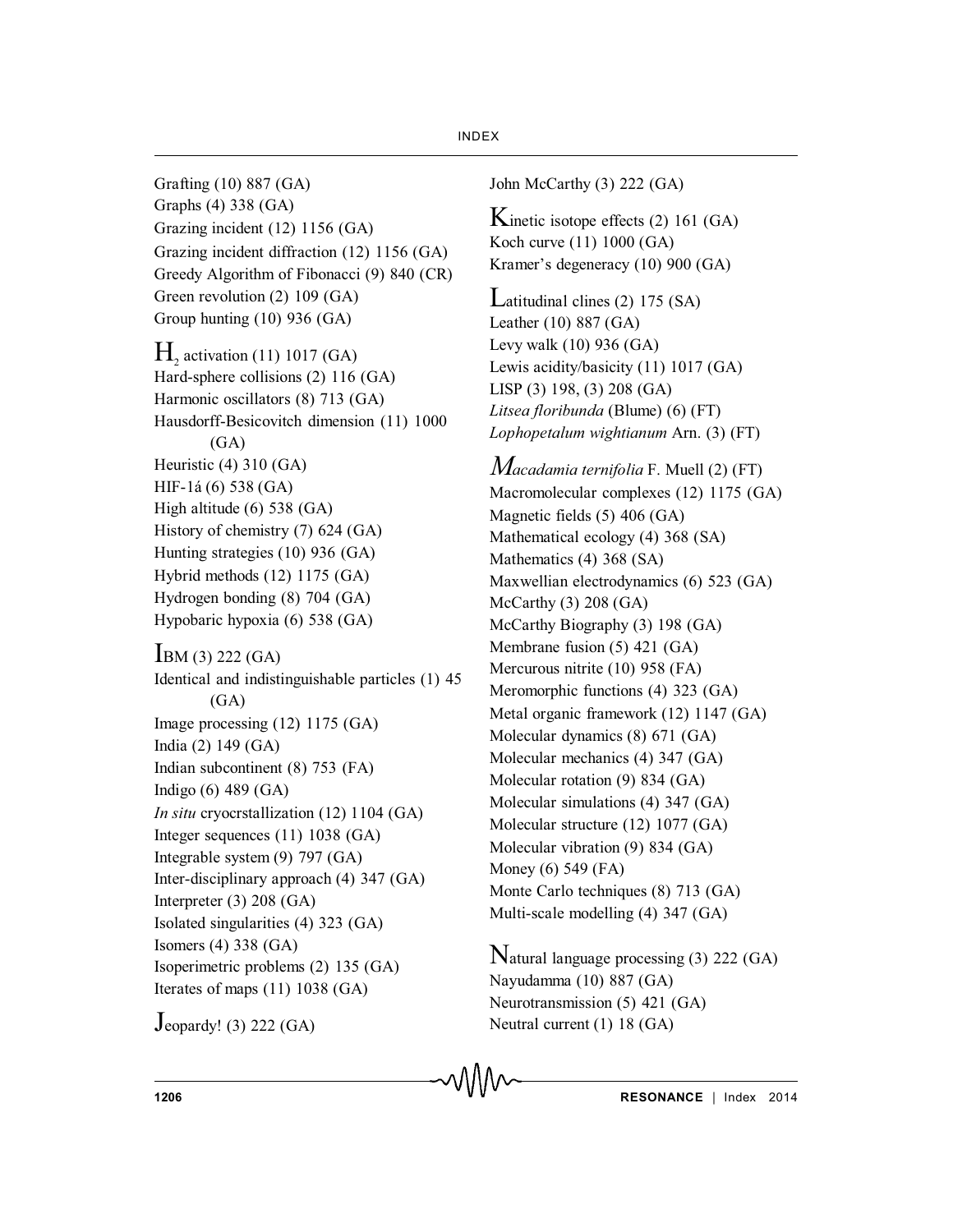- Neutrino mass (1) 18 (GA) Neutron-induced radioactivity (8) 684 (GA) Newtonian mechanics (6) 523 (GA) Nonlinear resonance (9) 797 (GA) Nonlinear waves (11) 1047 (GA) *Norin 10* dwarfing gene (2) 109 (GA) Norman Borlaug (2) 109 (GA) Nucleon resonance (8) 684 (GA) Number theory (11) 1028 (GA)
- $\rm O_{cean}$  (2) 149 (GA) *Ochrocarpus longifolius* (Wt.) Benth. & Hook. (4) (FT) Offshore structures (11) 1047 (GA) OHCD (12) 1104 (GA) Order of magnitude (1) 73 (GA) Orders of infinitesimals (5) 466 (CR) Ordinal numbers (11) 977 (GA) Organelle (5) 421 (GA)

 $P$  C Rây (10) 958 (FA) Parallel plate capacitor (4) 376 (CR) Parity violation (1) 18 (GA) Partial one-one functions (8) 740 (GA) Particle motion (11) 1047 (GA) Pauli exclusion principle (1) 45 (GA) PET (Pólya's enumeration theorem) (4) 338  $(GA)$ Phthalein dyes (6) 489 (GA) Plastic (9) 821 (GA) Poles and zeroes (4) 323 (GA) Pólya (4) 310 (GA) *Polyalthia angustifolia* A.C.Sm (1) (FT) Polymer (9) 821 (GA) Power (8) 764 (CR) Power of a set (11) 977 (GA) Power series (4) 323 (GA) Protein crystallography (12) 1175 (GA) Protein structure (12) 1175 (GA) Prime numbers (6) 549 (FA)

Problem solving (4) 310 (GA)

- QM/MM hybrid method (4) 347 (GA) Quantum Chemistry (4) 347 (GA) Quantum mechanical systems (8) 713 (GA) Quantum mechanical tunnelling (2) 161 (GA) Quantum mechanics (1) 8 (GA) Quantum theory (9) 834 (GA) Quarks and leptons (1) 18 (GA) Question answering system (3) 222 (GA) Quiz show (3) 222 (GA)
- $R$ adiation (5) 406 (GA) Random sequences (11) 1028 (GA) Rational drug design (12) 1093 (GA) Reaction mechanisms (7) 654 (TIO) Renormalization group (10) 936 (GA) Rice and wheat varieties (2) 109 (GA) Risks in using cloud computing (3) 242 (GA) Rubber (9) 821 (GA)
- *Sec* mutants (5) 421 (GA) Semigroup (8) 740 (GA) Separatrix (9) 797 (GA) Services on a cloud (3) 242 (GA) Sets of uniqueness (11) 977 (GA) Shape optimization (2) 135 (GA) Shock absorber (9) 821 (GA) Shrinkage (10) 887 (GA) Sierpinski triangle (11) 1000 (GA) Single crystals (12) 1087 (GA) Single particle cryo electron microscopy (12) 1175 (GA) Singularity theory (9) 787 (GA) Skinks (8) 753 (FA) Small angle X-ray scattering (12) 1156 (GA) SNARE (5) 421 (GA) Sound (9) 821 (GA) Spatial and temporal nonlocality (6) 523 (GA) Spinning particles (1) 62 (GA)